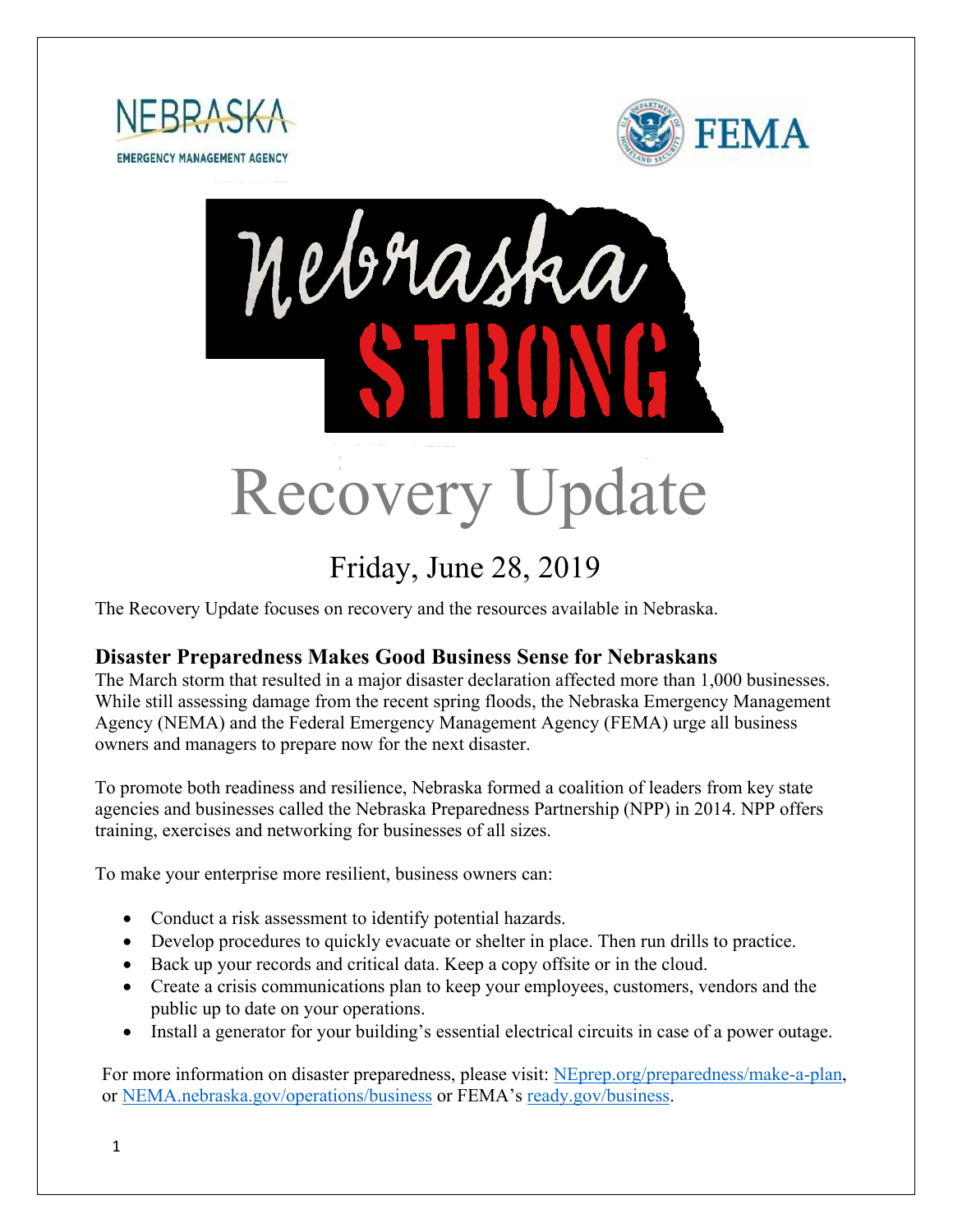## **Mitigation - Community Engagement and Outreach**

As Nebraskans repair or rebuild their homes, FEMA and the home improvement stores are teaming up to provide advice on making homes stronger and safer.

FEMA mitigation and flood specialists are attending fairs and setting up information booths at home improvement stores to answer questions and offer tips and techniques on how to build hazardresistant homes using proven methods that will prevent or reduce damage from future disasters. Most of the advice and free publications are geared to do-it-yourself work and general contractors.

| County   | Location                                                               | <b>Hours</b>                                                                                        |  |
|----------|------------------------------------------------------------------------|-----------------------------------------------------------------------------------------------------|--|
| Sarpy    | Menards-Bellevue<br>10501 S $21st$ Street<br>Bellevue, NE 68123        | July $1 -$ July 6 (closed the 4 <sup>th</sup> )<br>Monday-Saturday<br>9:00 a.m. $-6:30$ p.m.        |  |
| Platte   | Menards-Columbus<br>340 E $24th$ Street<br>Columbus, NE 68601          | July $5 -$ July 9<br>Friday $11:00$ a.m. $-6:30$ p.m.<br>Saturday-Tuesday<br>9:00 a.m. $-6:30$ p.m. |  |
| Saunders | Menards-Fremont<br>3600 East 23rd Street<br>Fremont, NE 68803          | July $7 -$ July 8<br>Sunday $11:00$ a.m. $-6:30$ p.m.<br>Monday 9:00 a.m. $-6:30$ p.m.              |  |
| Douglas  | Menards-Omaha<br>708 North 120 <sup>th</sup> Street<br>Omaha, NE 68154 | <b>July 15 – July 18</b><br>Monday-Thursday<br>9:00 a.m. $-6:30$ p.m.                               |  |

Mitigation advisors are conducting Community Education Outreach in the following locations:

For more mitigation information, visit [fema.gov/what-mitigation.](http://www.fema.gov/what-mitigation) To learn about strengthening properties, go to [fema.gov/protect-your-property.](https://www.fema.gov/protect-your-property) The NEMA has information about safe rooms on its website: [nema.nebraska.gov.](https://nema.nebraska.gov/)

#### **National Flood Insurance Program (NFIP)**

As of June 26, NFIP has received 1,023 flood insurance claims in Nebraska and paid over \$35.7 million to policyholders.

For a fact sheet about flood insurance [click here.](https://www.fema.gov/news-release/2019/05/29/fact-sheet-why-should-i-buy-flood-insurance) Some important facts to keep in mind:

- Homeowners and renters insurance do not typically cover flood damage.
- Disaster assistance comes in two forms: a SBA loan, which must be paid back with interest, or a FEMA disaster grant, which is about \$5,000 on average per household. By comparison, the average flood insurance claim is nearly \$30,000 and **does not have to be repaid**.
- You can buy flood insurance by contacting your insurance company or agent. For an agent referral, call **800-427-4661** or visit [FloodSmart.gov.](https://www.floodsmart.gov/)

2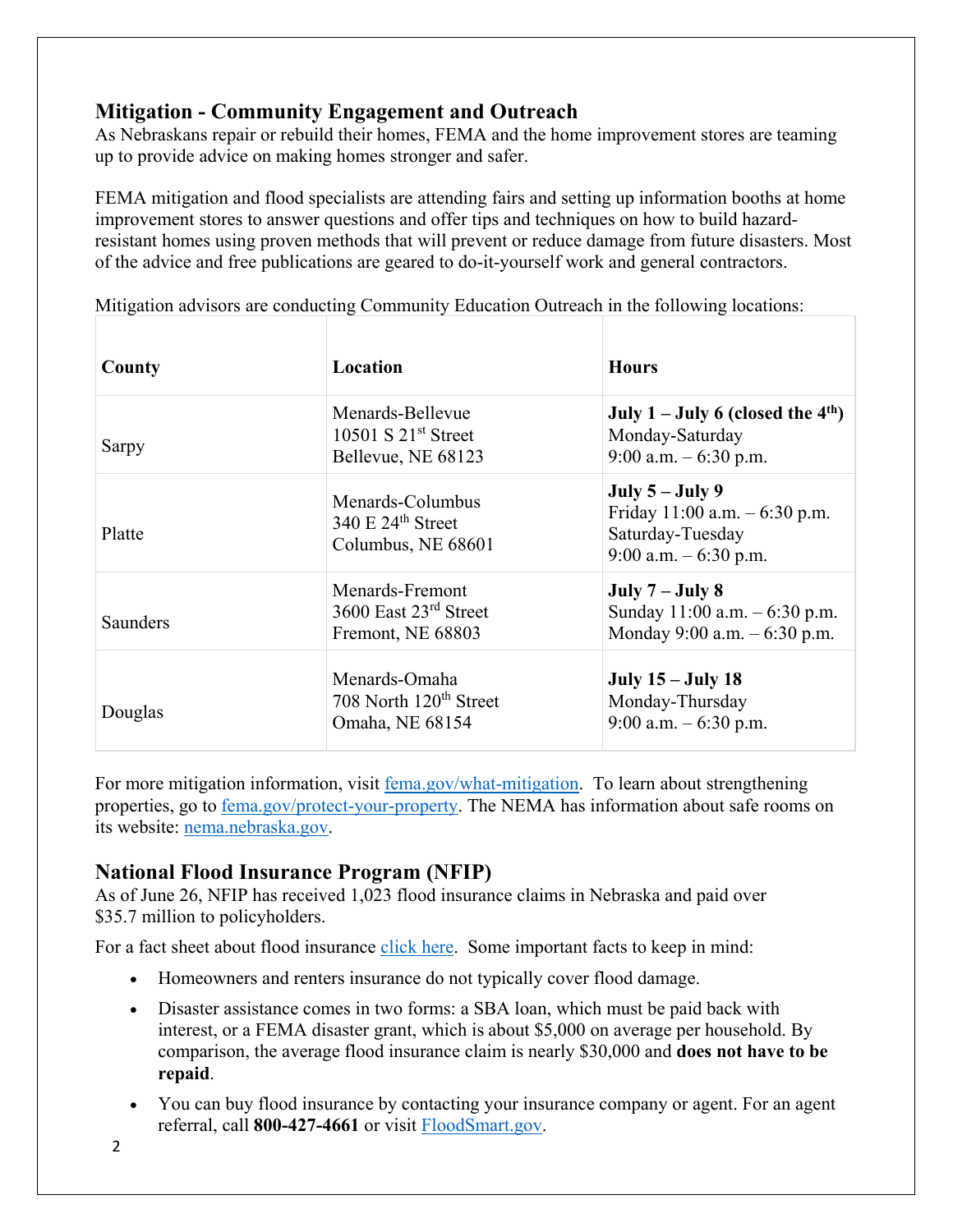#### **NFIP Increased Cost of Compliance Can Help with Rebuilding in Nebraska**

If you have a policy with the NFIP and your home was impacted by the March storms, you may qualify for coverage under the provisions of Increased Cost of Compliance (ICC). ICC funds help defray the costs of elevating, floodproofing, demolishing or relocating a residence.

For more information, contact your floodplain administrator, or your insurance agent, or call NFIP at **800-427-4661**.

#### **Long-Term Disaster Recovery Groups Forming**

Long-term recovery groups have already formed in six counties (Cass, Dodge, Douglas, Sarpy, Saunders and Washington) and two regions (Platte Regional Long-Term Recovery and Heartland Disaster Recovery Group). The Heartland group includes representatives from the counties of Hall, Hamilton, Howard and Merrick. The Platte group includes those from Boone, Butler, Colfax, Nance and Platte counties. The Boyd, Holt and Knox county groups are forming.

The Voluntary Agency Liaisons (VALs) from the Federal Emergency Management Agency (FEMA) coordinated summits the first week of June for leaders and donors from nonprofits, communities, and faith-based organizations to focus on the unmet needs of survivors. These summits were organized with the help of the Nebraska Voluntary Organizations Active in Disaster (VOAD) and the Nebraska Emergency Management Agency.

To date, volunteers have provided spiritual care to more than 4,500 survivors. They have helped muck out over 700 flooded homes. VOAD teams have clocked more than 20,000 volunteer hours to help Nebraskans. For more information about volunteer efforts in Nebraska, go online to [nevoad.communityos.org/cms/home.](https://nevoad.communityos.org/cms/home)

#### **U.S. Small Business Administration (SBA) low-interest disaster loans**

Although the official deadline was June  $19<sup>th</sup>$  to apply for an SBA disaster recovery loan, there still may be time to have an application accepted by SBA for a low-interest recovery or rebuilding loan. Don't wait any longer. Go online and apply right away at: *[SBA.gov/disaster.](http://www.sba.gov/disaster)* For questions and further direction, call the SBA's Customer Service Center at **800-659-2955.** 

These unique direct government loans help residents, businesses and nonprofits rebuild or replace real and personal property that is uninsured or under-insured. It is not necessary to know how much money you may need or want when you apply. There is no cost to apply, or any obligation to accept funds if approved. SBA can loan for losses not fully covered by insurance proceeds, FEMA grants or other recoveries.

Homeowners, renters, businesses and private nonprofits can use only the funds they are willing to borrow. The fixed interest rates are as low as 2.063 percent for homeowners and renters, as low as 4 percent for businesses and 2.75 percent for nonprofits. By submitting an initial online application, those impacted by disasters can keep the option open to obtain recovery funds that they may need. To date, SBA has approved over **\$41.4 million in low-interest recovery loans for Nebraskans**, which includes \$34.6 million for homeowners and renters and \$6.8 million for businesses and private nonprofits.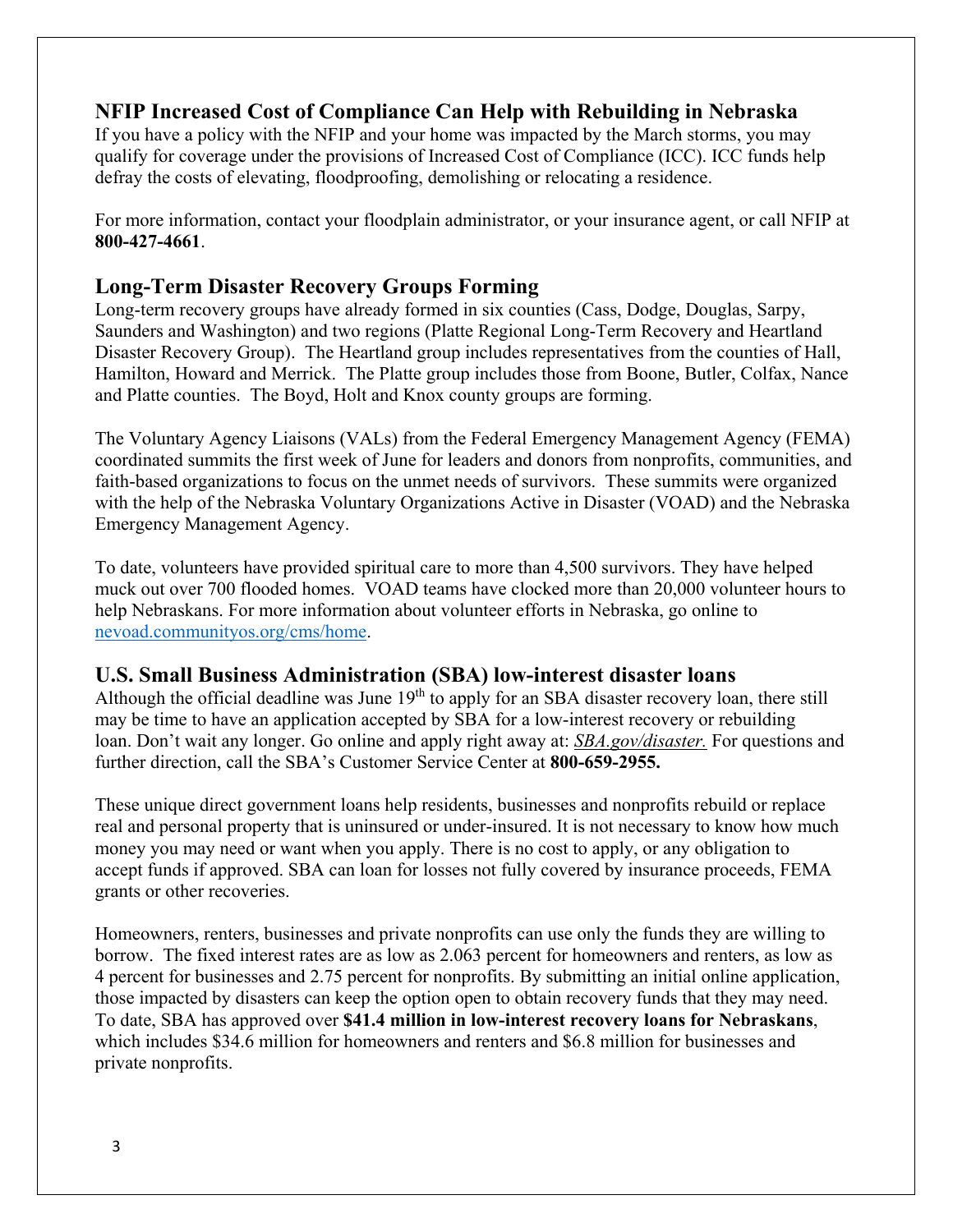SBA continues to operate a Disaster Loan Outreach Center to help homeowners, renters, businesses and nonprofits with face-to-face assistance to apply and to close their approved loans. The center is in the **Fremont City Auditorium, Community Room at 925 N Broad St, Fremont, NE 68025** in Dodge County. It is open 9 a.m. to 6 p.m., Mondays – Fridays. The center will be **CLOSE**D for the Thursday,  $4<sup>th</sup>$  of July holiday. No appointment necessary.

### **Keep in Touch with FEMA**

It's important to let FEMA know if you change your mailing address, phone number, email address, insurance or bank deposit information. You don't want to miss an important letter or telephone call about disaster assistance. To update your application:

- Online, visit DisasterAssistance.gov
- On a smart phone, to download the FEMA app, visit: fema.gov/mobile-app
- Call **800-621-3362 or 800-462-7585 (TTY**) (press **2** for Spanish)

For more information on Nebraska's disaster recovery, visit [nema.nebraska.gov.](http://nema.nebraska.gov/)

### **[Holt County Now Eligible for Disaster Unemployment Assistance \(DUA\)](https://dol.nebraska.gov/PressRelease/Details/118)**

Individuals who live in or worked in Holt County, and whose employment or self-employment was lost or interrupted as a direct result of the March flooding, may qualify for unemployment assistance. The filing deadline is July 5. Applicants may file a claim online at [NEworks.nebraska.gov.](https://neworks.nebraska.gov/vosnet/Default.aspx)

#### **Housing Resources for Disaster Survivors**

The State of Nebraska is leading a Housing Task Force to address housing shortages and unmet needs in communities affected by March flooding. A fact sheet [listing resources](https://edit.fema.gov/news-release/2019/04/19/fact-sheet-housing-resources-residents-nebraska-affected-march-storms-0) is posted on FEMA's disaster web page: [fema.gov/disaster/4420.](http://www.fema.gov/disaster/4420)

#### **Check Permit Requirements Before Rebuilding**

It is important for Nebraskans to **check with local building authorities about local or state permits** before starting reconstruction. These may include building permits, floodplain development permits or permits for repair of septic systems. See NEMA guidelines [here.](https://nema.nebraska.gov/sites/nema.nebraska.gov/files/doc/ehp-considerations.pdf) To find more about floodplain issues, please visit [dnr.nebraska.gov/floodplain.](https://dnr.nebraska.gov/floodplain)

#### **FEMA Hires Nebraskans to Work on Disaster Recovery**

FEMA hires locally to help with recovery efforts. To search for jobs, go to [www.USAJobs.gov,](http://www.usajobs.gov/) type "FEMA Local Hire" in the search box and "Nebraska" in the location box.

#### **Crisis Counseling Services Available**

Survivors may call the Rural Response Hotline at **800-464-0258.** Outreach workers are available to support emotional and psychological issues. Callers receive tips on how to handle disaster-related distress, along with referrals to local treatment centers, support groups and community-based organizations. For more information, go to [nema.nebraska.gov.](file://fema.net/R7/DR/DR-4420-NE/EA/Planning%20and%20Products/Writers/Dale%20Bonza/DFS/nema.nebraska.gov)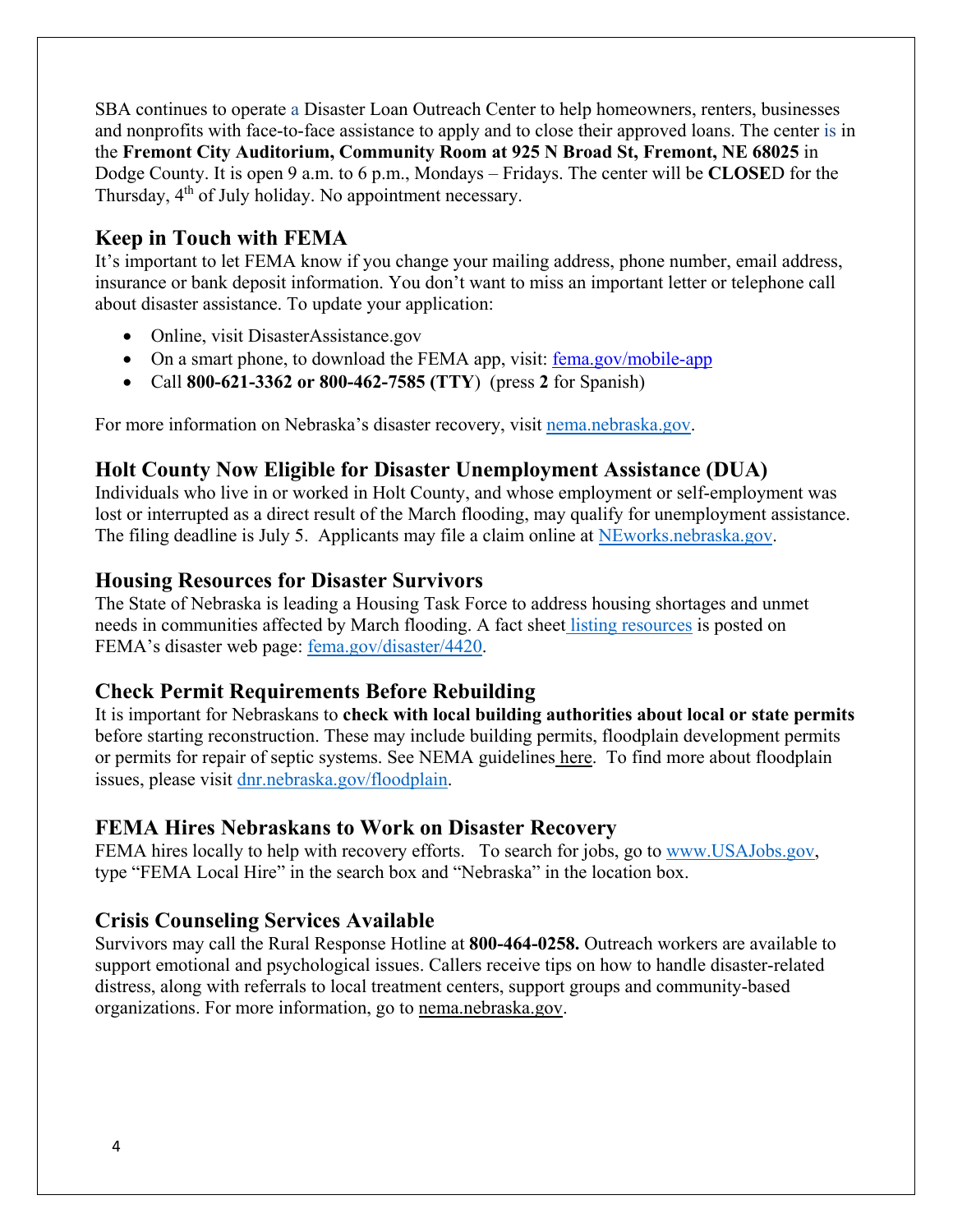

Site Inspection team at the Spencer Dam *Photo by Maria Padron/FEMA*

#### **Free Safety and Health Consultations Available to Flood-Impacted Businesses**

The Nebraska Department of Labor (NDOL) is offering free safety and health consultations to businesses in flood-impacted areas. Trained NDOL consultants are available to assist with mold remediation plans, provide safety and health assessments, identify electrical hazards, and perform overall risk assessment. For more information, go online to [dol.nebraska.gov.](https://dol.nebraska.gov/PressRelease/Details/117)

#### **Cultural Heritage Preservation**

The Heritage Emergency National Task Force, a public-private partnership between FEMA and the Smithsonian Institution, offers recommendations on cleaning water-damaged belongings. To help clean up heirlooms after the flood, you can download the Gerald R. Ford Conservation Center guide at [netnebraska.org/basic-page/television/saving-your-treasures.](http://netnebraska.org/basic-page/television/saving-your-treasures)

Please see the fact sheet [fema.gov/news-release/2019/05/31/fact-sheet-help-restore-family](https://www.fema.gov/news-release/2019/05/31/fact-sheet-help-restore-family-heirlooms-following-flood)[heirlooms-following-flood](https://www.fema.gov/news-release/2019/05/31/fact-sheet-help-restore-family-heirlooms-following-flood) for additional information.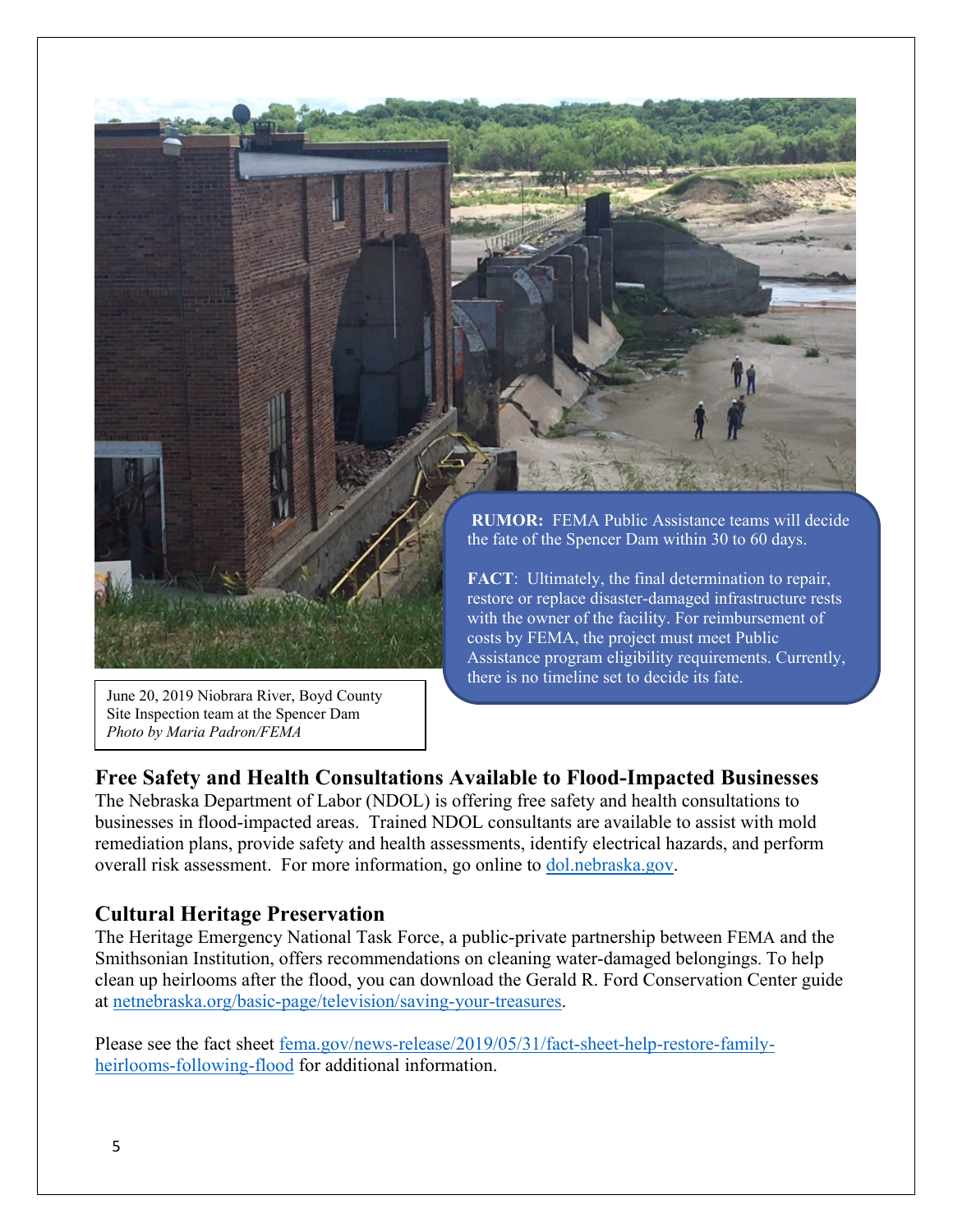#### **Agriculture News: Grants, Loans and other Programs**

**USDA** is helping agricultural producers interested in learning if they are eligible for assistance with the Disaster Assistance Discovery Tool [farmers.gov/recover/disaster-assistance-tool#step-1.](https://www.farmers.gov/recover/disaster-assistance-tool#step-1)

#### **Information Links:**

- Nebraska Emergency Management Agency: [nema.nebraska.gov/](https://nema.nebraska.gov/)
- Nebraska Impact (Volunteering): [nebraskaimpact.com/flood](http://www.nebraskaimpact.com/flood)
- Twitter: [twitter.com/nematweets](https://twitter.com/nematweets)
- Facebook: [facebook.com/nema.page](https://www.facebook.com/nema.page)
- YouTube: [youtube.com/user/TheNEMAtube](https://www.youtube.com/user/TheNEMAtube)
- Flickr: [flickr.com/photos/nemapics/](https://www.flickr.com/photos/nemapics/)
- FEMA: [FEMA.gov](https://www.fema.gov/)
- Nebraska declaration: [fema.gov/disaster/4420](https://www.fema.gov/disaster/4420)
- Facebook: [facebook.com/FEMA](https://www.facebook.com/FEMA)
- Twitter: [twitter.com/femaregion7](https://twitter.com/femaregion7)
- National Flood Insurance Program: [Floodsmart.gov](https://www.floodsmart.gov/)
- FEMA blog: [fema.gov/blog](https://www.fema.gov/blog)
- SBA Office of Disaster Assistance: [sba.gov/disaster.](http://www.sba.gov/disaster)
- The public notice for the Nebraska recovery mission is posted on the following websites:
	- o [nema.nebraska.gov/sites/nema.nebraska.gov/files/doc/fema-ipn4420.pdf](https://nema.nebraska.gov/sites/nema.nebraska.gov/files/doc/fema-ipn4420.pdf)
	- o [fema.gov/disaster/notices/initial-public-notice-dr-4420-ne](https://www.fema.gov/disaster/notices/initial-public-notice-dr-4420-ne)

-more -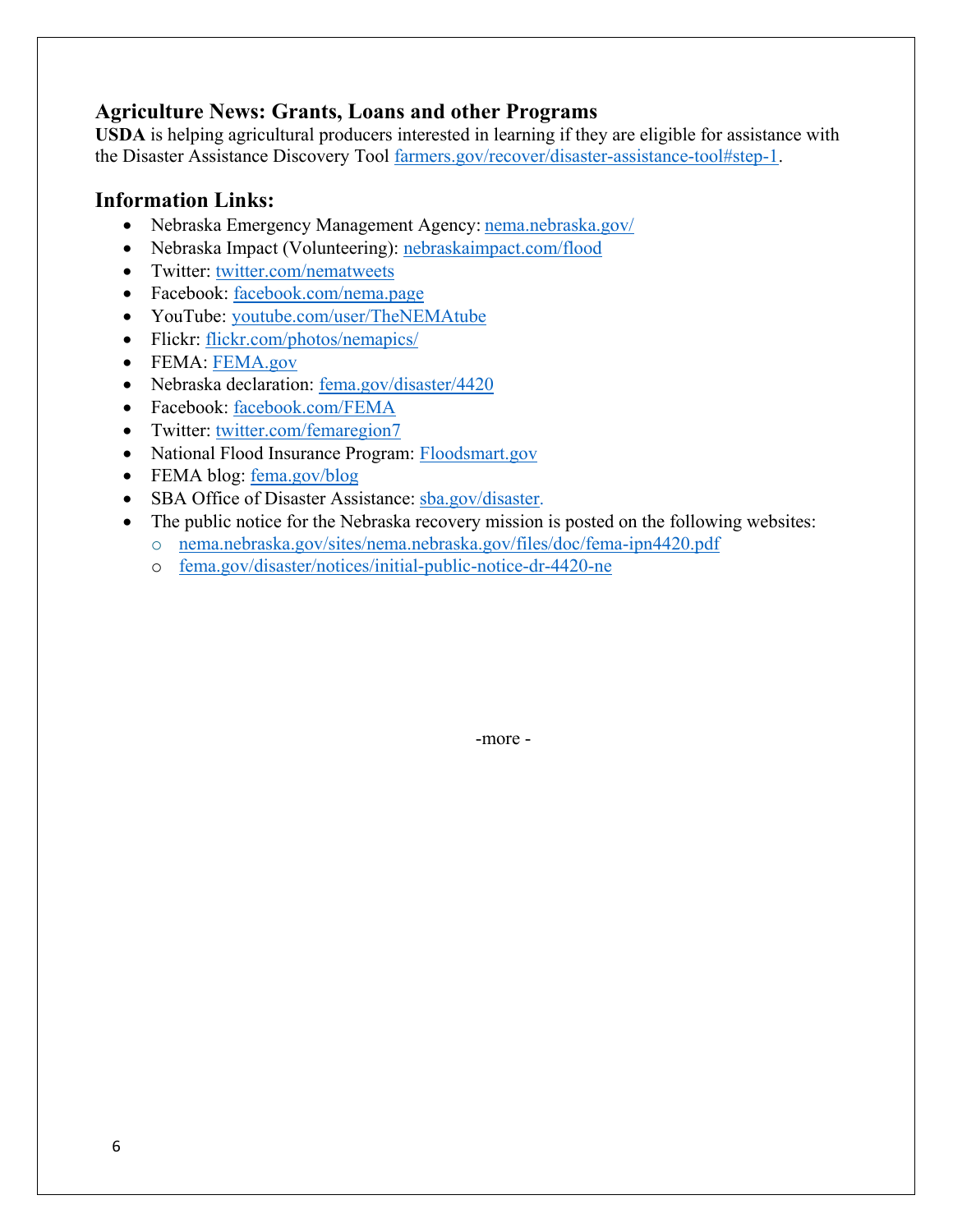



fema.gov/disaster/4420

# INDIVIDUAL AND HOUSHOLD ASSISTANCE PROGRAM

FEMA's Individuals and Households Program (IHP) may provide financial and direct assistance for losses caused directly by the disaster that are not covered by insurance or any another source. By law, FEMA may not duplicate assistance received from another source. In addition, IHP is not a substitute for insurance and cannot cover all losses caused by a Presidentially

declared disaster. It is intended to help with emergency disaster recovery needs.

If you registered for disaster assistance, stay in touch with FEMA. Missing or outdated information, such as phone numbers or addresses, can delay help. The easiest way to update your application, check your status or provide missing information is at [www.DisasterAssistance.gov.](http://www.disasterassistance.gov/)

To create an online account, you must first verify your identity:

Click **Check Status** on the **Home** page or from the **Get Assistance** menu. Click **Create Account**.

• Enter your date of birth and Social Security number.

After your identity is verified:

- Create a user ID and password.
- Enter an email address. This is the only way we can send you a PIN that you need to access your account. A temporary PIN will be sent to the email address you entered. You should receive it within 24 hours.

After you receive your PIN, follow the instructions in the email to finish creating your account. Before you can set up an account, you need to answer four security questions.

For help to access your account or for lost or forgotten user ID, password or PIN, call the internet help desk, 24 hours a day, 7 days a week at **800-745-0243**. When you call the help desk, you need to provide the following: your registration number and your Social Security number.